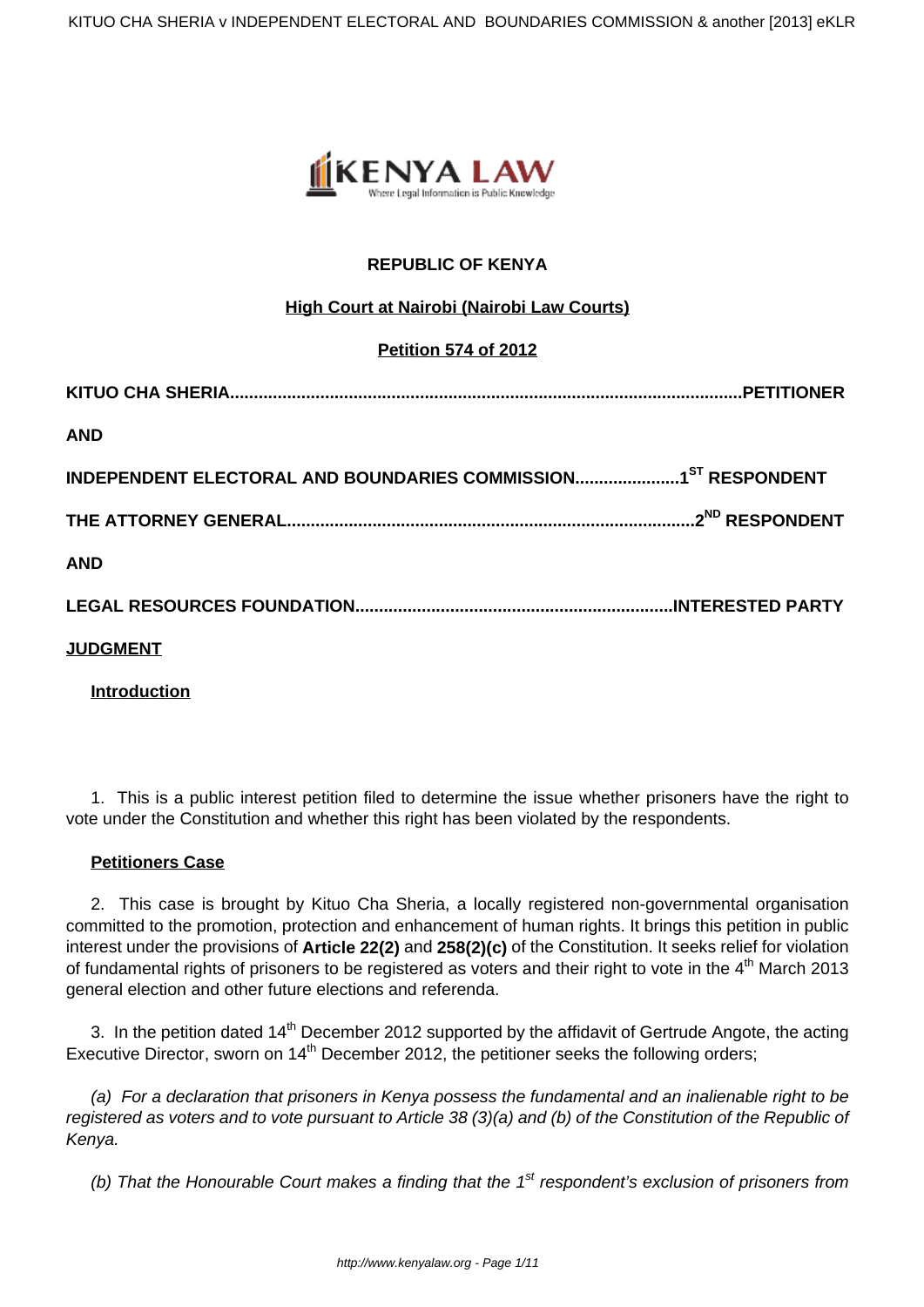voter registration exercise is illegal and a violation of their fundamental rights to be registered as voters and to vote in the forthcoming elections and subsequent elections and referenda.

(c) That pursuant to prayers (a) and (b) above, this Honourable court be pleased to grant an order compelling the 1<sup>st</sup> respondent for the immediate registration of prisoners as voters and to facilitate their voting in the  $4<sup>th</sup>$  March 2013 elections and subsequent elections and referenda.

(d) That this Honourable court orders the  $1<sup>st</sup>$  respondent to extend the period of registration of voters for purposes of registration of prisoners.

(e) That this Honourable Court declare each of the prisons as registration centres and also polling centres and deploy Independent Electoral and Boundaries Commission Officials as Returning Officers in the prisons for the  $4<sup>th</sup>$  March 2013 elections and subsequent elections and referenda.

(f) That the Honourable Court instruct the  $1<sup>st</sup>$  respondent to liase with Prison authorities for prisoners to be allowed to access their identification Cards for purposes of registration as voters and for the safe keeping of the voters cards upon the registration of prisoners as voters.

(g) Costs in this suit.

(h) For all such orders, writs and or directions as the Honourable Court may deem fit, just and appropriate to safeguard the fundamental rights of prisoners under the Constitution of Kenya.

4. The petitioner's cause is also supported by the Legal Resources Foundation, which was joined as interested party. Legal Resources Foundation is a registered non-governmental organisation which through its Administration of Justice Program, it focuses attention to human rights of prison inmates. The interested party has filed a supporting affidavit of Ann Kamau, an Assistant Program Officer, sworn on 17<sup>th</sup> December 2012.

5. The respondents did not contest the petitioner's contention that prisoners had a right to vote. Mr Muhoro, counsel for the IEBC, noted since the determination of the case of **Priscilla Nyokabi Kanyua v** Attorney General and Another **IICDRC** Petition No. 1 of 2010 (Unreported), the Independent Electoral and Boundaries Commission ("IEBC") complied with the orders of the Court to facilitate the registration of voters and ensure that they vote during the 2010 referendum. He stated that the IEBC has maintained the same registration and polling centres that were established in compliance with the Court order and has, since then, continued to register voters in prison. The IEBC, however, opposed the petition on the ground that it had taken measures to ensure that prisoners are registered and that it had taken adequate steps to ensure their right to vote.

### **Constitutional provisions**

6. The petitioner's case is founded on the provisions of **Article 38** of the Constitution which provides as follows;

**38. (1) Every citizen is free to make political choices, which includes the right—** 

**(a) to form, or participate in forming, a political party;** 

**(b) to participate in the activities of, or recruit members for, a political party; or**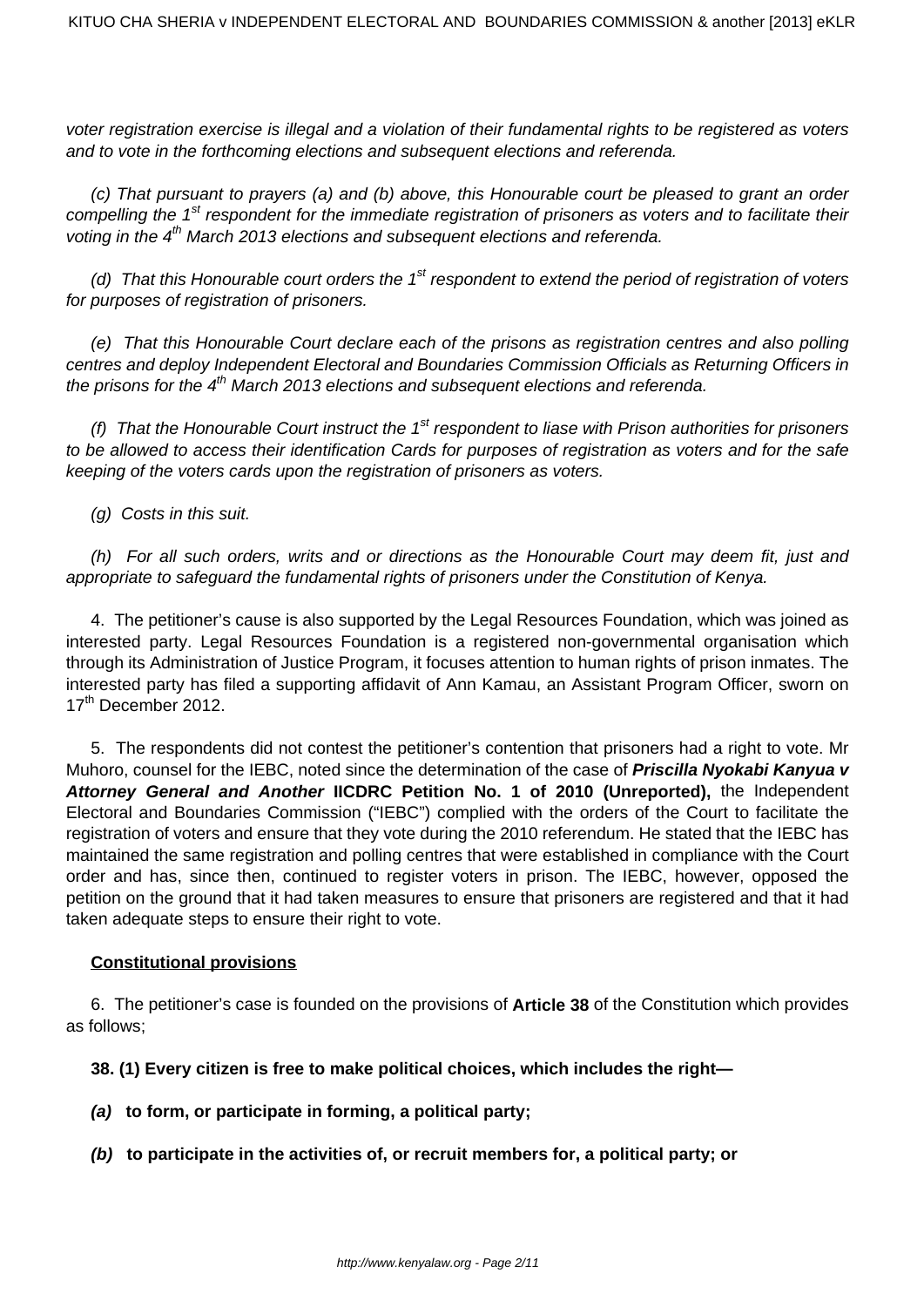**(c) to campaign for a political party or cause.** 

**(2) Every citizen has the right to free, fair and regular elections based on universal suffrage and the free expression of the will of the electors for—** 

**(a) any elective public body or office established under this Constitution; or** 

**(b) any office of any political party of which the citizen is a member.** 

**(3) Every adult citizen has the right, without unreasonable restrictions—** 

**(a) to be registered as a voter;** 

**(b) to vote by secret ballot in any election or referendum; and** 

**(c) to be a candidate for public office, or office within a political party of which the citizen is a member and, if elected, to hold office.**

7. Ms Burugu, counsel for the petitioner, submitted that the right to be registered as a voter and to vote applies to every person and it includes prison inmates. The right to vote is actualised or operationalized in **Article 83**which is part of **Chapter Seven** titled – **"Representation of the people". Article 83** provides for the qualification for registration as a voter which states as follows;

## **(1) A person qualifies for registration as a voter at elections or referenda if the person—**

- **(a) is an adult citizen;**
- **(b) is not declared to be of unsound mind; and**
- **(c) has not been convicted of an election offence during the preceding five years.**

**(2) A citizen who qualifies for registration as a voter shall be registered at only one registration centre.** 

## **(3) Administrative arrangements for the registration of voters and the conduct of elections shall be designed to facilitate, and shall not deny, an eligible citizen the right to vote or stand for election.**

8. The petitioner's case is that **Article 83** sets out the qualifications of a voter and being convicted does not disqualify a citizen from voting nor does the fact of imprisonment. The only prisoners who may be precluded from voting are those who have been convicted of committing an election offence during the preceding five years. Counsel submitted that on the whole, the only internal limitation to the right to vote relates to the rights of persons in the Diaspora to vote in **Article 82(1)(e)** which right is to be realised progressively (see the cases of **New Vision Kenya (NVK Mageuzi and Others v IEBC and Others** Nairobi Petition No. 331 of 2012 (Unreported)and **Jeffer Issak Kaur v Ministry of Justice, National Cohesion and Constitutional Affairs and Others Nairobi Petition No. 556 of 2012 (Unreported).**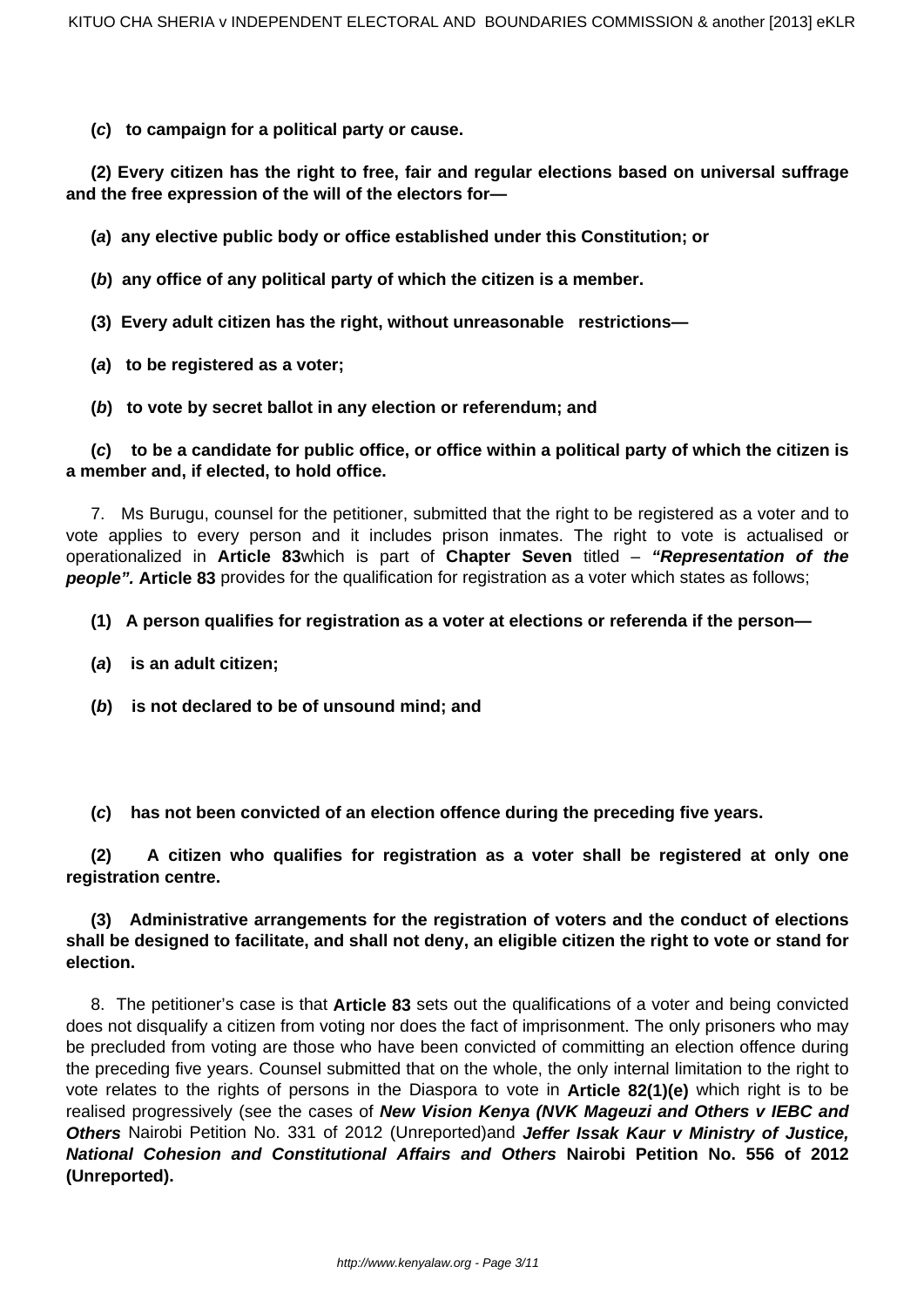9. The IEBC is the body charged with the responsibility to register voters under **Article 88(4)(a)** as mirrored under **section 4** of the **Independent Electoral and Boundaries Commission Act (No. 9 of 2011),** ("IEBC Act") and is required under **Article 83(3)** to facilitate registration of voters. In addition to this responsibility, as a State organ, the IEBC is bound by **Article 10,** which encapsulates the national values and principles of governance which include engendering human rights, equality, dignity, public participation among others. **Article 21(1)** imposes on the IEBC, as a State organ, to observe, respect, promote and fulfil the rights and fundamental freedoms in the Bill of Rights. These provisions read together do not permit the State to be a passive actor but require an activist sense in ensuring fundamental rights are promoted and fulfilled. In **Jeffer Issak Kaur v Ministry of Justice, National Cohesion and Constitutional Affairs and Others (Supra)** at para. 18, Justice Lenaola noted that, **"The enshrinement of the right in a Constitution to vote not only puts a bulwark against any government action that infringes on that right but also necessarily places a positive obligation on the State to ensure that its citizens vote voluntarily."** In **Richter v Minister for Home Affairs and Others [2009] ZACC 3**, the Constitutional Court of South Africa noted that, **"Unlike many other civil and political guarantees, as this Court has remarked on previous occasions, the right to vote imposes an obligation upon the state not merely to refrain from interfering with the exercise of the right, but to take positive steps to ensure that it can be exercised."**

10. The issue of the right of prisoners to vote within our jurisdiction first arose in the case of **Priscilla Nyokabi Kanyua v Attorney General and Another (Supra).** The Interim Independent Dispute Resolution Constitutional Court (IIDRCC) addressed the right of prisoners to vote at the 2010 referendum. The Court concluded that the right of prisoners to vote in the referendum is fundamental as the referendum constituted the exercise of the people's constituent power. The Court held that the former Constitution did not disqualify inmates from voting in a referendum and that there was no legitimate governmental objective or purpose that would be served by denying inmates the right to vote in a referendum. The Court directed the Attorney General and necessary authorities to facilitate accessibility of prisons and the prisons identification documents to enable the Interim Independent Electoral Commission to register inmates who wished to vote to do so. The Court, being one of limited jurisdiction to determine matters relating to the Constitution review process under the former Constitution, limited its findings to the referendum.

11. Though the **Priscilla Kanyua Case** marked a first step in Kenya towards recognition of the right of prison inmates, this right is recognised worldwide. In **Suave v Attorney General of Canada [2002] 3 SCR 519,** the Supreme Court of Canada affirmed the right of prisoners to vote and held that the Federal Government did not have sufficient reasons to deny prisoners the right to vote. The Court stated that, **"[t]he right of all citizens to vote, regardless of virtue or mental ability or other distinguishing features underpins the legitimacy of Canadian democracy and Parliament's claim to power. A government that restricts the franchise to a select portion of citizens is a government that weakens its ability to function as the legitimate representative of the excluded citizen, jeopardizes its claim to representative democracy, and erodes the basis of its right to convict and punish lawbreakers."**

12. In **Arnold Keith August and Another v Electoral Commission and Others CCT 8/99 [1999] ZACC 3,** the Constitutional Court of South Africa declared that all persons who were prisoners on the date of the general elections were entitled to vote in that election if they have registered to vote and that the respondents were to make all reasonable arrangements necessary to enable prisoners to register to vote. The Court rejected the argument that allowing prisoners to vote posed special hardships on the electoral commission. Justice Sachs underlined the importance of the right to vote in the following terms, **"[u]niversal adult suffrage on a common voter roll is one of the foundational values of our entire constitutional order…The universality of the franchise is important not only for nationhood and**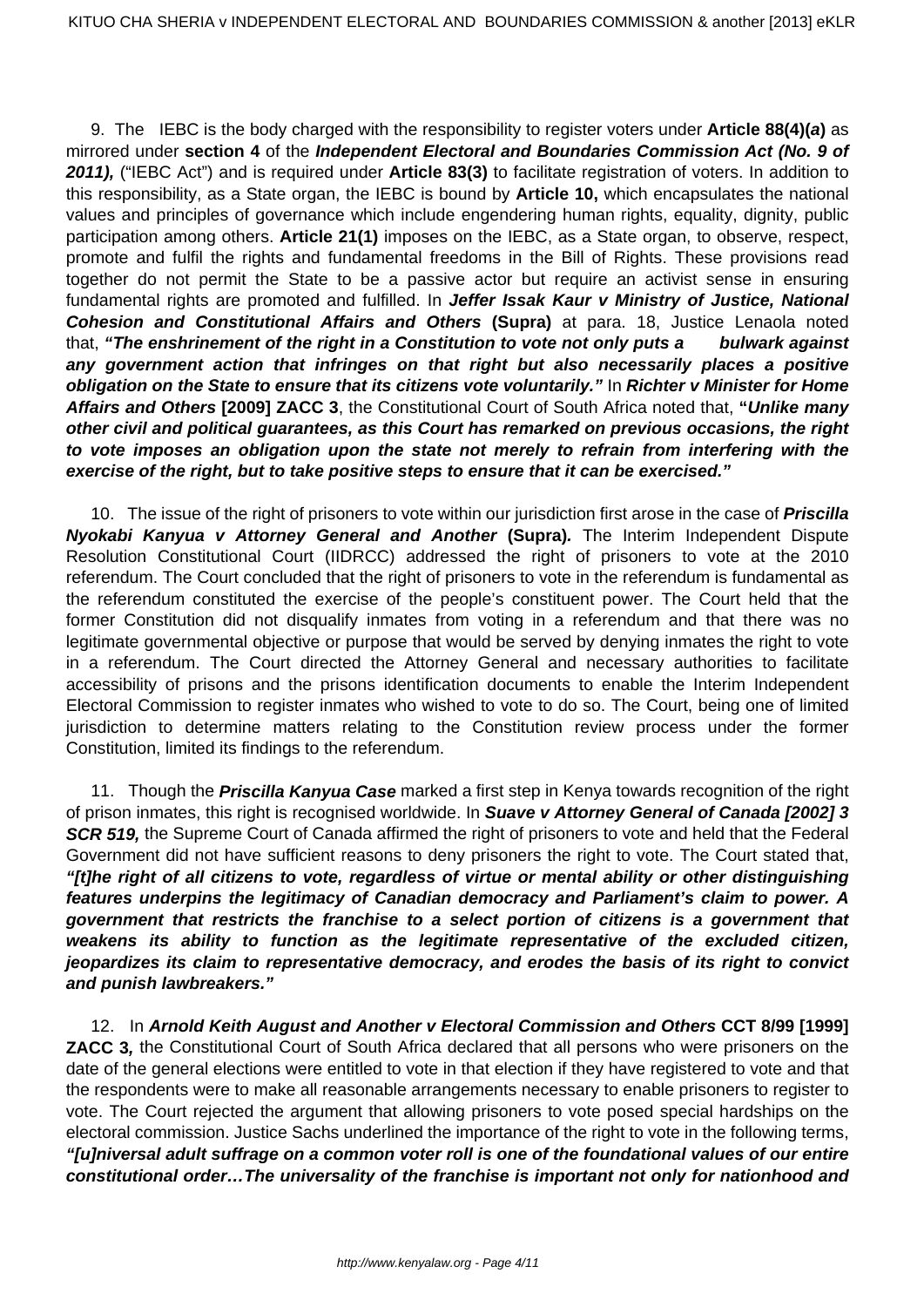**democracy. The vote of each and every citizen is a badge of dignity and personhood. Quite literally, it says that everybody counts. In a country of great disparities of wealth and power it declares that whoever we are, whether rich or poor, exalted or disgraced, we all belong to the same democratic South African nation; that our destinies are intertwined in a single interactive polity. Rights may not be limited without justification and legislation dealing with the franchise must be interpreted in favour of enfranchisement rather than disenfranchisement."** 

13. The Constitution as the supreme law is founded on the sovereignty of the people of Kenya (see **Njoya and Others v Attorney General and Others (2008) 2 KLR (EP) 658)**. This sovereignty is exercised through voting for representatives in the National and County governments who exercise delegated authority of the people in accordance with **Article 2**. It is beyond argument then that the right to vote is fundamental to our system of government. The Constitution, with its emphasis on the peoples' sovereignty, the values on rule of law, equity, inclusiveness, equality, human rights as well as the right to vote guaranteed under **Article 38** and the qualification of voters provided under **Article 83** does not exclude prisoners from being registered to vote and consequently voting in an election. Apart from merely guaranteeing the right, the Constitution places upon the State and its agencies the positive responsibility to ensure that all the people of Kenya and particularly those who are marginalised or vulnerable are able to exercise this fundamental right.

#### **Whether the right to vote has been violated**

14. The next and I think the important issue for consideration is whether the prisoners' rights have been violated and whether such violation can be justified.

15. According to the deposition of Mrs. Getrude Angote, the IEBC excluded all prisoners across the country when it carried out the the voter registration exercise for the election scheduled for  $4<sup>th</sup>$  March 2012. When Kituo requested the IEBC to confirm whether it had commenced registration of voters through the letters dated 18<sup>th</sup> April 2012, 8<sup>th</sup> May 2012 and 4<sup>th</sup> December 2012 addressed to the Chairman of the IEBC, the letters went unanswered. Apart from writing directly to the IEBC, the petitioner's concerns were augmented and highlighted through a rigorous press campaign to draw the IEBC's attention to this issue. The petitioner noted with concern that the IEBC positions regarding the rights of inmates to vote was expressed by one of the IEBC Commissioners who was reported, in the Daily Nation of 4<sup>th</sup> December 2012, stating that, "We do not have such plans. We have not received any letter from any organisation demanding that inmates participate in the general election."

16. Ms Ann Kamau of Legal Resources Foundation also depones that the IEBC deliberately excluded prisoners from the voter registration exercise thereby jeopardising their participation in the forthcoming general elections. According to Ms Kamau, the IEBC set up registration and voting centres within the Machakos Prison for purposes of registering Prison Officers and their relatives as voters but this was insufficient to ensure that prisoners register and vote in the forthcoming election. Ms Kamau also alludes to discussions with IEBC officials on the issue of registration of prisoners and exchange of emails. These inquiries, it appears, did not yield any response from the IEBC.

17. In response to the petitioner and interested party's case, the Director Legal and Public Affairs of the IEBC, Ms Praxedes Tororey, deponed to an affidavit sworn on 21<sup>st</sup> December 2012. The replying affidavit raises three broad issues. First, that the IEBC made the necessary arrangements to ensure all citizens including prisoners are given an opportunity to register to vote. The IEBC appointed registration and assistant registration officers through **Gazette Notice Number 16726**. Thereafter, acting pursuant to and in accordance with the provisions of the Constitution and all relevant laws relating to the registration of voters, IEBC invited all persons who so wished to register to apply for registration from 19<sup>th</sup> November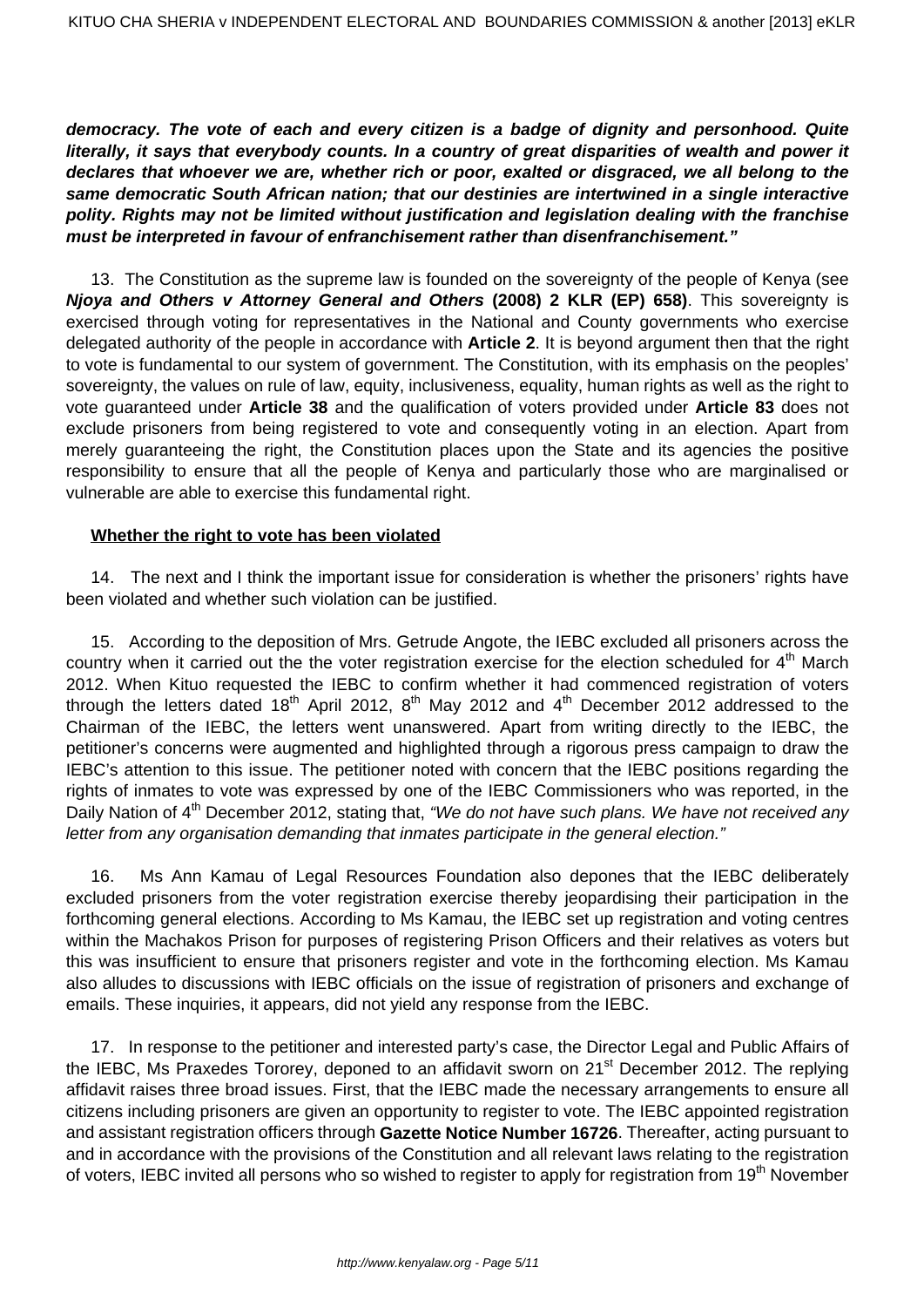2012 to 18<sup>th</sup> December 2012. That the IEBC established Registration Centres throughout the country in Prisons premises, adjacent to Prisons, next to Prisons and in very close proximity to the same in places such as Kamiti, Kitui, Machakos and Makueni.

18. Second, the IEBC has not received any report from any of the registration officers that any prisoner who has applied for registration as a voter in accordance with the law has been refused, turned away or denied the right to register. Furthermore the IEBC contends that neither the petitioner's nor the interested party have shown that such an instance has occurred at any of the Voter Registration Centres countrywide or that the IEBC ignored, prevented or refused to register prisoners as alleged.

19. Third, the IEBC contends that the period for voter registration has elapsed and the IEBC is now preparing and compiling the Voters Register after which the same will be opened for inspection by members of public from  $4<sup>th</sup>$  January 2013 upto 19<sup>th</sup> January 2013 after which the final Register will be compiled and ready for purposes of nominations and general election. In the circumstances, the IEBC contends that permitting the registration of prisoners as voters would throw the entire remaining electoral process into a spin leading to the cancellation of the  $4<sup>th</sup>$  March 2013 general election. Ms Tororey believes that, "this honourable Court has a duty in determining this matter to ensure that the greater and overwhelming public interest and good is not jeopardized by this application which lacks any merit and or legal basis whatsoever."

20. After hearing and considering the matter, I was of the view that the deposition filed on behalf of the IEBC was inadequate to deal with the issues raised by the petitioner and in a ruling dated  $15<sup>th</sup>$ January 2013, I stated as follows, **"[2] Under Article 83(3), the IEBC is the body required to make and implement administrative arrangements for the registration of voters and the conduct of elections, which shall be designed to facilitate and shall not deny an eligible citizen the right to vote or stand for elections. This obligation is, in my view, an affirmative obligation imposed on the IEBC as an agent of the State specifically empowered to realise the right to vote under Article 38. Under Article 21(1) it is the fundamental duty of the State and every State organ to observe respect, promote and fulfil the rights and fundamental freedoms in the bill of rights. [3] Article 21(3) all imposes a further responsibility on the state, its organs and public offices to address the need of vulnerable groups including women, children and others and for this purpose, prisoners are a vulnerable group that require special attention. Indeed the State and IEBC have particular responsibility to address themselves to this group. [4] In order to finalise this case, I direct the IEBC to file an affidavit within the next two days to demonstrate the steps, measures and activities it has taken realise the fundamental rights of prisoners to register and vote during the first general elections."**

21. It is upon the direction that the supplementary affidavit sworn on  $17<sup>th</sup>$  January 2013 by Mahamud Mohamed Jabane, the Manager, Legal Services, was filed. At the material part, he states as follows;

[7] That in facilitating eligible prisoners the right to vote, the Commission as far back as the year 2010 prior to the referendum vote for the Constitution of Kenya, later promulgated on  $27<sup>th</sup>$  August 2010, established registration centre and polling stations in prisons across Kenya pursuant to the Judgment in the case of **Priscilla Nyokabi Kanyua, Petition No. 1 of 2010** deliveredby the Interim Independent Constitutional Dispute Court at Nairobi on 23<sup>rd</sup> June 2010.

[8] That the said prisons registration centres set up in 2010 were retained during the gazettement of Registration Centres on 16<sup>th</sup> November 2012 for the upcoming March 4 2013 General Elections and as such, the Commission has continued in its facilitation and operation of the said registrations.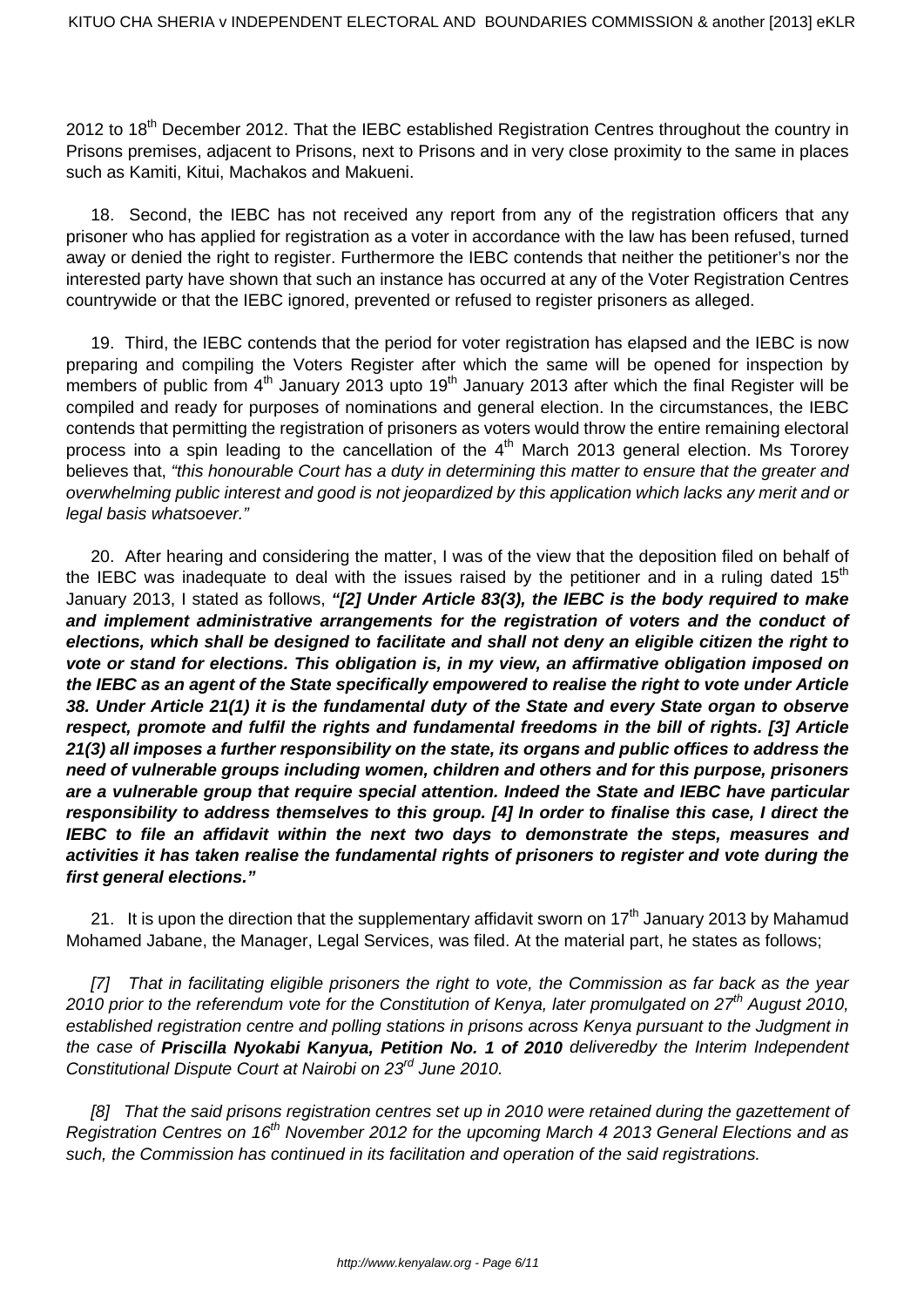[9] That it is instructive to note that the prisons registration centres country wide for purposes of logistics were clustered with other registration Centres because the number of registration centres was higher than the number of BVR kits (15,000 BVR kits vis a vis 24,617 Registration Centres).

[10] That the Commission employed registration officers, assistant registration officers and registration clerks to man all the registration centres country wide including those in prisons.

[11] That I verily believe that the Commission fulfilled its obligation and Constitutional duty to every adult citizen prisoners included and without restrictions by ensuring that registration centres were within reach of every and all citizens and in this regard the Commission set up 24,617 such centres including mobile centres and did not exclude prisons, which were duly gazetted as registration centres.

[12] That I verily believe the Commission complied with its fundamental and Constitutional duty as required of every state organ by observing, respecting and fulfilling the rights and freedoms as enshrined in the Bill of Rights.

[13] That I verily believe that the Commission as a state organ was receptive to and carried out its responsibility to a vulnerable group which in this case was those in prison by taking into account their incarceration and limited freedom of movement and as such created registration centres within the said prisons to enable them register as voters and subsequently vote in exercise of their constitutional right to the same.

[14] That the Commission carried out massive voter registration education throughout the country through a variety of modes such as radio broadcasts in 96 radio stations, television broadcast in 9 stations, news paper adverts in all major local dailies through which I verily believe the Commission was able to reach most if not all of the eligible adult citizens, including the prisoners who now a days have access to radio, televisions and newspapers introduced in Prisons via the now famous Moody Awori Prison reforms.

[14] That the Commission further posted information on its voter registration exercise and education thereof on its website [www.iebc.or.ke]("http://www.iebc.or.ke") and a link therein vote.iebc.or.ke and in which link any person surfing thereof could find a registration centre near them or convenient for them to register as a voter via Google Maps. I verily believe that the prisoners had access to this search engine as the "Moody Awori" reforms referred to herein above have given them access to internet facilities and were thus not in the dark about the availability and or proximity of registration Centers to them nor of their rights to register as voters.

[15] That I verily believe that the Commission has in no way whatsoever breached the provisions of the Constitution in respect of the right of prisoners to be registered and subsequently vote.

22. In addition to the deposition, Mr Muhoro, counsel for the IEBC submitted that the IEBC carried out its constitutional mandate by creating polling and registration centres within and in close proximity to prisons to enable prisoners register to vote. Further, given the nature of prison custody, the IEBC could not do much more as the prisoners were in lawful custody. IEBC relied on the provisions of **Article 51.** 

23. The 2<sup>nd</sup> respondent supported the position taken by the IEBC, Mr Wamotsa, counsel appearing on behalf of the Attorney General, submitted that that the IEBC duly gazetted prisons as registration centres and prisoners were given the opportunity to register as voters and no evidence has been proffered by the petitioners that any prisoner was denied registration.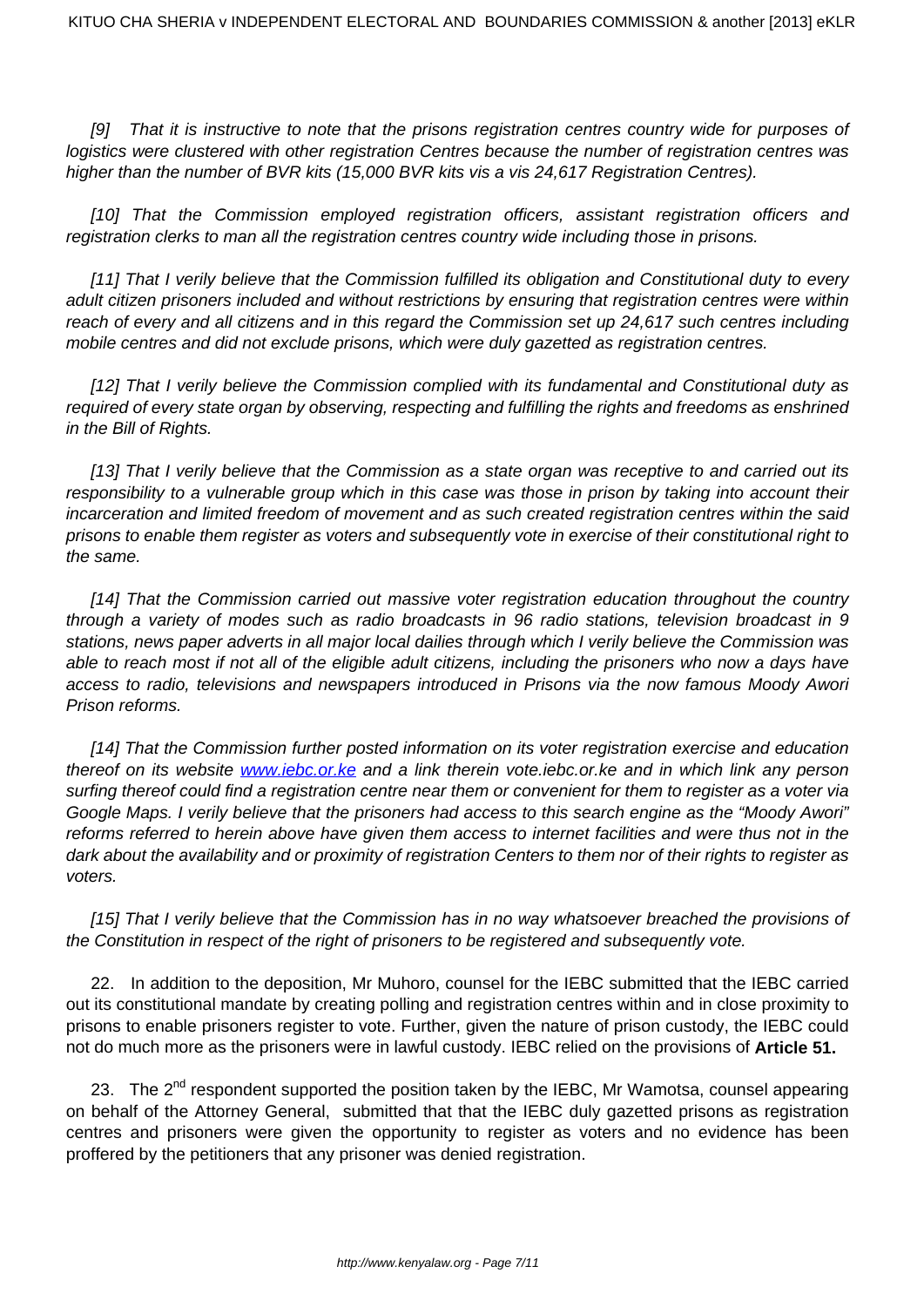#### **Determination**

24. The petitioner's case is that the IEBC excluded prisoners from voter registration exercise. Apart from press reports attributed to an IEBC Commissioner that the IEBC did not intend to register prisoners as voters, I do not think that the IEBC deliberately set out to exclude voters. The depositions filed on behalf of the IEBC demonstrate that it understood its obligations to prisoners in light of its experience in the **Priscilla Kanyua Case** and these obligations consisted of providing registration and polling stations within prisons and conducting voter education.

25. As I stated, the obligation of the IEBC and other state organs and agencies to realise the right of prisoners to register to vote and to vote in the forthcoming general election is not a passive duty but an active one imposed by the Constitution and particularly the Bill of Rights on the State and all its instrumentalities. In my view the breach of prisoners' right to vote entailed failing to take positive steps to facilitate, promote and fulfil this right. It is clear therefore that the facts placed before the Court in this respect are wholly inadequate to satisfy the obligation placed on the State and IEBC by the Constitution and the law.

26. Mr Muhoro, submitted that the IEBC was limited to facilitating the registration of voters in prison and given the nature of imprisonment, the facilitation of any further activities was limited by the fact of imprisonment. Counsel submitted that the nature of prison custody is such that certain rights are by their nature limited and it is the prisons authorities to take such steps as are necessary to ensure prisoners register to vote and subsequently vote. Counsel referred to **Article 51** which provides as follows;

## **51. (1) A person who is detained, held in custody or imprisoned under the law, retains all the rights and fundamental freedoms in the Bill of Rights, except to the extent that any particular right or a fundamental freedom is clearly incompatible with the fact that the person is detained, held in custody or imprisoned.**

27. I do not read the provisions of **Article 51** as limiting the rights and fundamental freedoms of prisoners which include the right to register as a voter and to vote. I also do not read the provisions of **Article 51** to diminish in any way the responsibilities of the IEBC to prisoners. **Article 83(3)** imposes on the IEBC a duty to take positive or affirmative steps to ensure that the right to vote is for all Kenyans is realised. The mere fact of providing registration centres for prisoners cannot be adequate to **"facilitate the right to vote."** This argument does not take into account the fact that prisoners are vulnerable persons in society. They do not have access to information, documentation and means to voluntarily register as votes like other free citizens let alone access to websites and other electronic media. The duty to facilitate voting means that the IEBC must co-ordinate with other institutions to ensure that the right to vote is realised at least within the context of what can be realised within the realm of prison. Nothing has been placed before the Court to demonstrate that, in fact, the IEBC liaised with the Prison authorities to facilitate actualisation of the right of prisoners to vote. This is why providing registration centres in prisons, of itself, does not promote and fulfil the right of prisoners to vote.

28. The reference by Mr Jabane to the voter education carried out by the IEBC as a measure taken to ensure prisoner register to vote and actually vote betrays a serious misunderstanding of the position of prisoners. They do not ordinarily access television and radio advertising, reading material and electronic media like websites. The means of voter education enumerated by IEBC are of little utility to prison inmates. Furthermore, the argument that no prisoner has raised any complaint demonstrates that the IEBC may not be aware of its responsibilities to those in vulnerable circumstances. The Constitution demands that these persons be given special attention and it cannot be an answer to the petitioner's plea that no prisoners have raised complaints. The issue of rights of prisoners to vote was indeed raised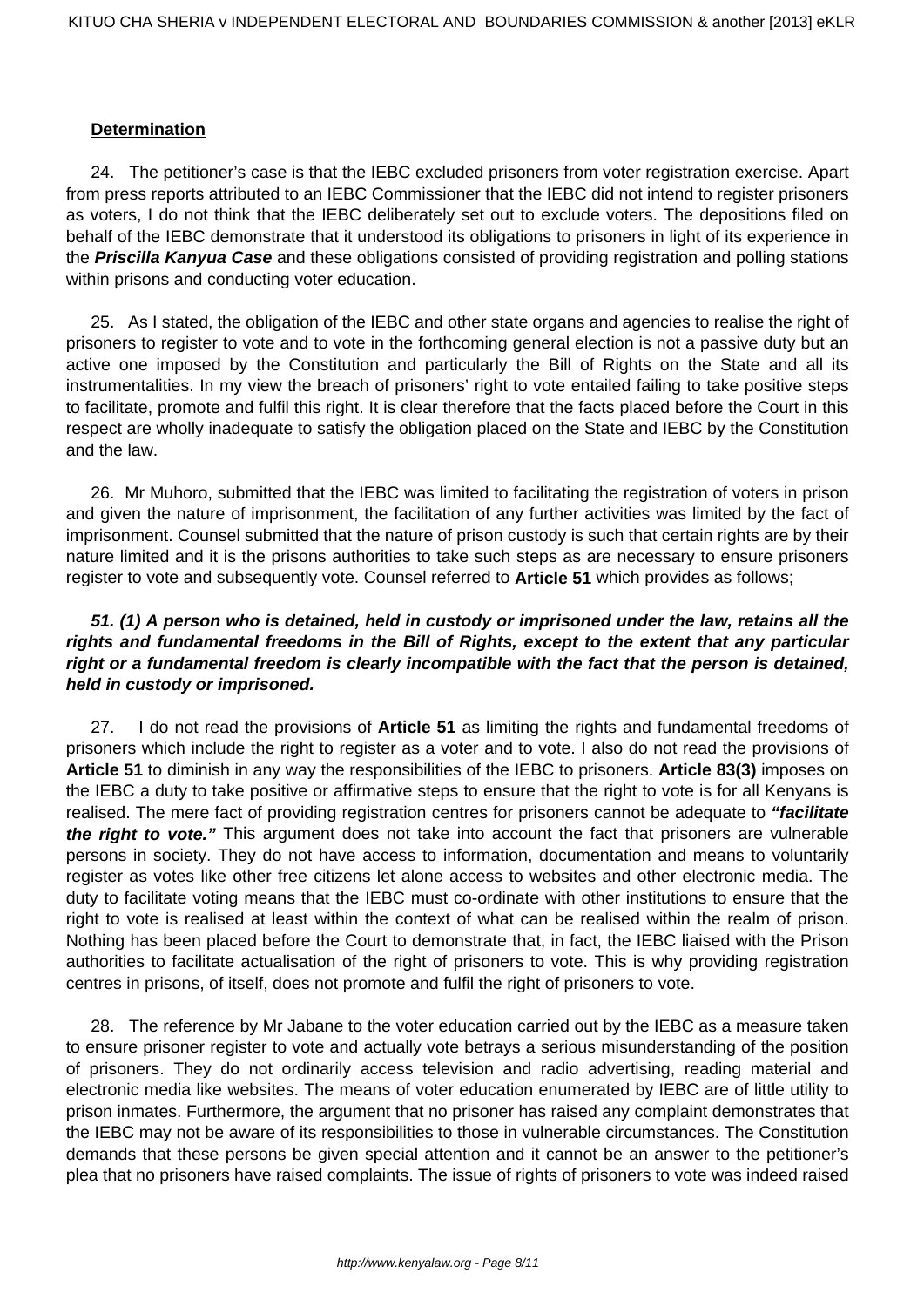by the petitioner and interested party and the IEBC was obliged to consider it given the status of the prisoners.

29. Unlike the right of citizens outside Kenya, whose right to vote is to be realised progressively as elucidated in the **New Vision Kenya (NVK) Mageuzi and Others v IEBC and Others (Supra)** and **Jeffer Issak Kaur v Ministry of Justice, National Cohesion and Constitutional Affairs and Others (Supra**), the right for prisoners to vote is one that is immediate and the State and its agencies must comply with the obligations that require that this right be realised. The obligation to realise this right includes the duty promote, protect and fulfil this right. In this respect, I find and hold that the respondents violated the rights of person in prisons by failing to facilitate and promote their rights.

30. Having established a violation to the extent that the State failed in its obligation to prisoners, the Court is called upon to consider the relief. **Article 23** empowers this Court to frame an appropriate remedy to vindicate the rights of persons aggrieved. The nature of relief to be granted is not merely theoretical matter but a practical one that must depend on the circumstance of each case. In the **Priscilla Kanyua Case**, the Court ordered the predecessor of the IEBC to facilitate registration of prisoners and IEBC contends that it duly complied with the orders. It must be recalled though, the case dealt with registration of prisoners for a referendum.

31. In **Jeffer Issak Kaur v Ministry of Justice, National Cohesion and Constitutional Affairs and Others (Supra**), Justice Lenaola, while dealing with reliefs to be granted regarding the right of persons in the diaspora to vote stated, "Firstly, Court orders must be issued in a manner that would sustain democracy rather than stifle it or impede the realisation of its gains. In the present case, the applicant came to Court in the eleventh hour and even now as I write, the registration of voters exercise has come to an end and other legal processes towards having an organised and peaceful General Election have commenced. The Applicant may not be to blame; IEBC promised him and others in the diaspora that they will indeed register and vote and he sat back in anticipation. He is disappointed and rightly so and he is asking this Court to stop the General Elections until he and others are immediately registered as voters. I disagree and for obvious reasons. The right exists and has not been taken away save by the Constitution itself and it can be realised in my view as soon as the next General Election after the March 2013 one and I hope the IEBC has taken a cue from my sentiments above and work out a comprehensive programme towards a total realisation of the right by the diaspora to vote in that Election. Only then can we say that our democracy has come of age. Secondly, to reopen the registration exercise will only lead to confusion that is unnecessary in the context of our shared history. Only five years ago, a discredited electoral body was unable to deliver credible election results and the country burnt. It is less than 60 days to the next election and any further delay in the preparation thereof would only lead to a frustration that may implode the Nation. The IEBC needs time to set the stage for a credible election and any set-backs will not assist it in that regard."

32. In conclusion, the Learned Judge directed, "[T]he government and IEBC must be told that they need to put in place efficient, concrete and realistic mechanisms including fiscal and logistical measures to ensure that all citizens living abroad take part in the General Election following the March 2013 elections." Unlike, the situation in the **Priscilla Kanyua Case** (Supra) where the order was directed to ensure that prisoners vote in the referendum, the General Election involves elections at several levels of government and it is in this respect that the sentiments of Justice Lenaola I have alluded to are apposite particularly given the specific challenges of the first general elections.

33. The obligation of the Court is to give effect to the rights contained in the Bill of Rights and the fact that giving effect to these rights may be inconvenient cannot override constitutional imperatives. In the **Arnold Keith August Case (Supra)**, Justice Sachs noted that the Court did not have information or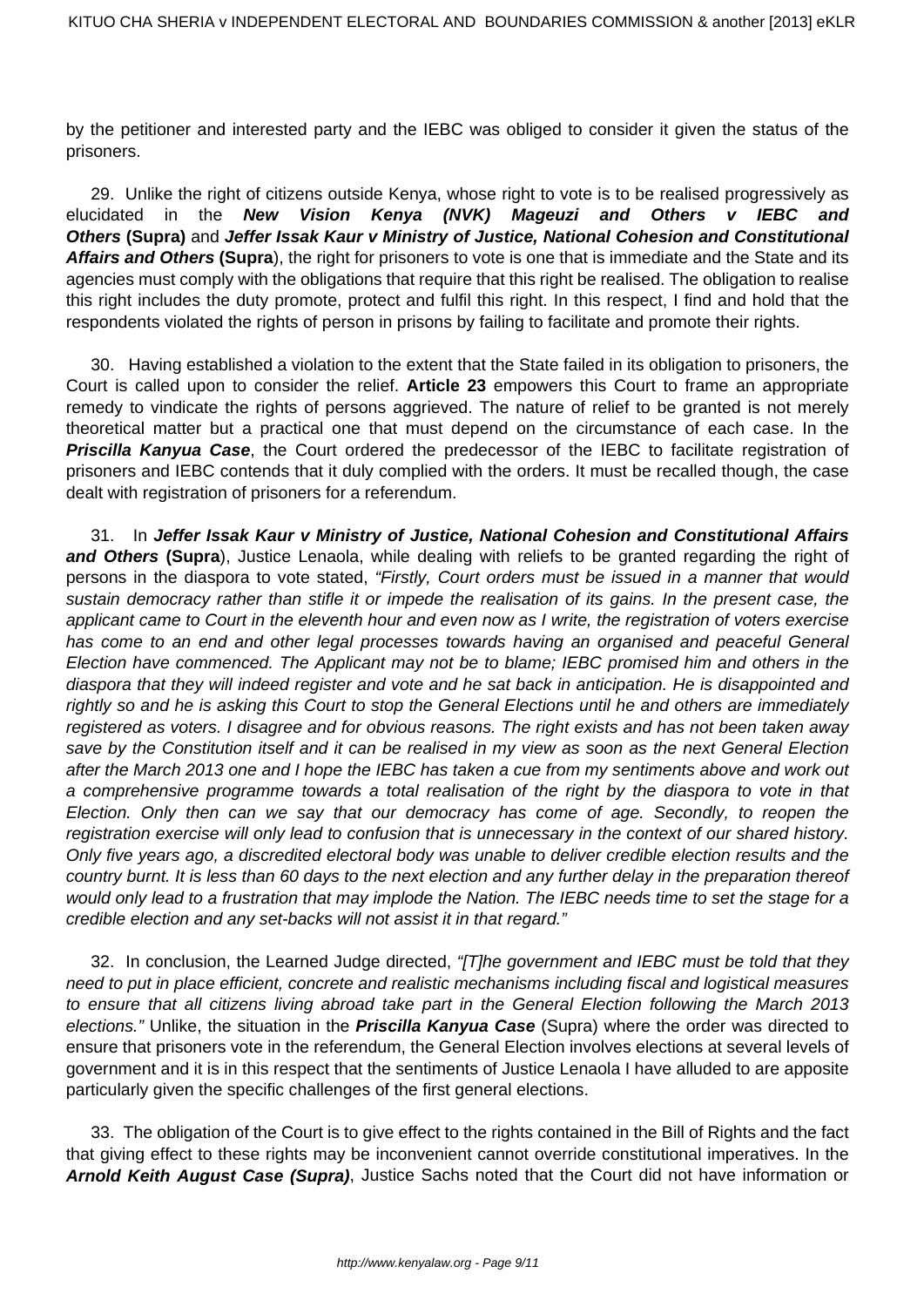expertise to enable it decide the nature of arrangements which should be made or how they should be effected once the court had made a finding that prison inmates were entitled to vote. It nevertheless made the necessary directions to enable inmates vote.

34. I am alive to the fact that the IEBC is the body charged with the responsibility of administering elections and in light of the difficulties alluded to by Justice Lenaola in **Jeffer Issak Kaur v Ministry of Justice, National Cohesion and Constitutional Affairs and Others (Supra**), I direct that it shall facilitate, in conjunction with the prison and other government institutions, the exercise of the right of prisoner who have already registered to vote to do so in the first general election.

35. The IEBC must also take necessary measures including necessary administrative arrangements even after the March 2013 General Elections to ensure registration of prisoners like other citizens as mandated of it under **Article 88(4)(a)** and the facilitation of the realisation of the right to vote of all eligible inmates.

## **Costs**

36. The general principle that costs are in the discretion of the court has been upheld in cases of fundamental rights and freedoms (see **John Harun Mwau and Other v Attorney General Nairobi Petition No. 65 of 2010 (Unreported) [2012] eKLR**).

37. The uncontested evidence demonstrates that this petition would have been unnecessary had the IEBC answered the correspondence from the petitioner and interested party. In an era where the Constitution obliges public institutions to be accountable and transparent, it is important that public institutions respond to queries raised by civic minded citizens. I would hasten to add that the right of access to information guaranteed under **Article 35** underpins the values in **Article 10(c)** of **"good governance, integrity, transparency and accountability."** In the circumstances, I think an order for costs against the IEBC is warranted. The IEBC shall pay the petitioner's costs and one-half of the interested party's costs.

### **Disposition**

38. In conclusion I hereby make the following orders;

(a) I declare that prisoners are, subject to **Article 83 (1)** of the Constitution entitled to be registered as voters and have the right to vote under **Article 38(3)(a)** and **(b)** of the Constitution.

(b) I declare that the Independent Electoral and Boundaries Commission has the obligation to observe, respect, protect, promote and fulfil the rights and fundamental freedoms of prisoners and more particularly to facilitate their right to register to vote and to vote.

(c) I direct that the Independent Electoral and Boundaries Commission shall put in place measures to ensure that prisoners who are registered to vote are able to vote in first General Election.

(d) I direct that the Independent Electoral and Boundaries Commission shall put in place and implement measures to ensure facilitate the right of prisoners to register to vote and vote in future elections and referenda.

(e) The  $1<sup>st</sup>$  respondent shall bear the petitioner's costs and one-half of the interested party's costs.